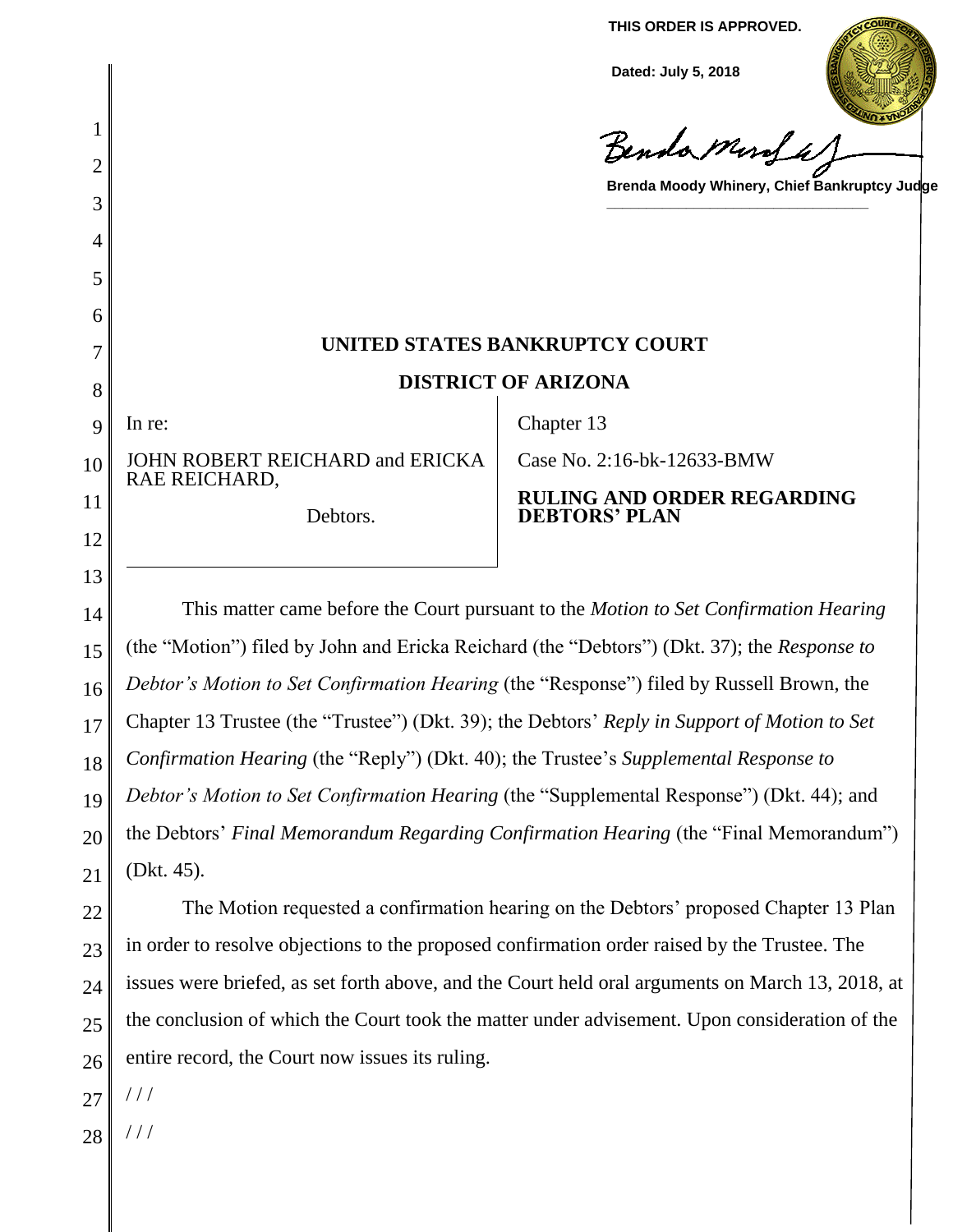## **I. Jurisdiction**

The Court has subject matter jurisdiction over this proceeding pursuant to 28 U.S.C. §§ 157(a) and 1334(b), and it is a core proceeding under 28 U.S.C. § 157(b).

## **II. Factual and Procedural Background**

The Debtors filed a voluntary petition seeking relief under Chapter 13 of the Bankruptcy Code on November 2, 2016. The Debtors filed their Chapter 13 plan (the "Plan") shortly thereafter, and the Plan was noticed to parties in interest. (Dkts. 12, 14  $\&$  15).

10 11 12 13 On November 29, 2016, Harley Davidson Credit Corporation ("Harley Davidson") filed a proof of claim, in which it asserted a secured claim in the amount of \$6,255.00 and an unsecured claim in the amount of \$261.11. (Proof of Claim 2-1). The Debtors' Plan lists the debt amount owed to Harley Davidson as being \$6,364.26, but the Plan proposes to pay Harley Davidson \$6,500 on its secured claim. (Dkt. 12 at 3).

14 15 16 17 18 19 20 The Plan, which was the form plan in use in the District of Arizona at the time it was filed, provides in Section (H) that "[w]hile the case is pending, the Debtor shall provide to the trustee a copy of any post-petition tax return within thirty days after filing the return with the tax agency." The Debtors listed this as a varying provision and referred to Section (J), which provides that the Debtors would not provide the Trustee with a copy of any post-petition tax returns, but would instead file their post-petition federal income tax returns with the Court pursuant to 11 U.S.C.  $\S 521(f).<sup>1</sup>$  (Dkt. 12 at 5).

21 22 23 24 25 26 On January 26, 2017, the Trustee filed a plan recommendation, in which he set forth issues with the Plan, the resolution of which he deemed prerequisites to consensual confirmation. (Dkt. 18). Debtors' counsel filed three motions to extend his deadline to respond to the Trustee's plan recommendation, and on August 18, 2017, the Debtors submitted a proposed stipulated order of confirmation to the Trustee (the "Proposed SOC"). (*See* Dkts. 21, 24, 26, 32).

27

The Proposed SOC provides in relevant part:

28

<sup>&</sup>lt;sup>1</sup> 11 U.S.C. §§ 101 *et seq.* will hereinafter be referred to as the "Bankruptcy Code" or "Code."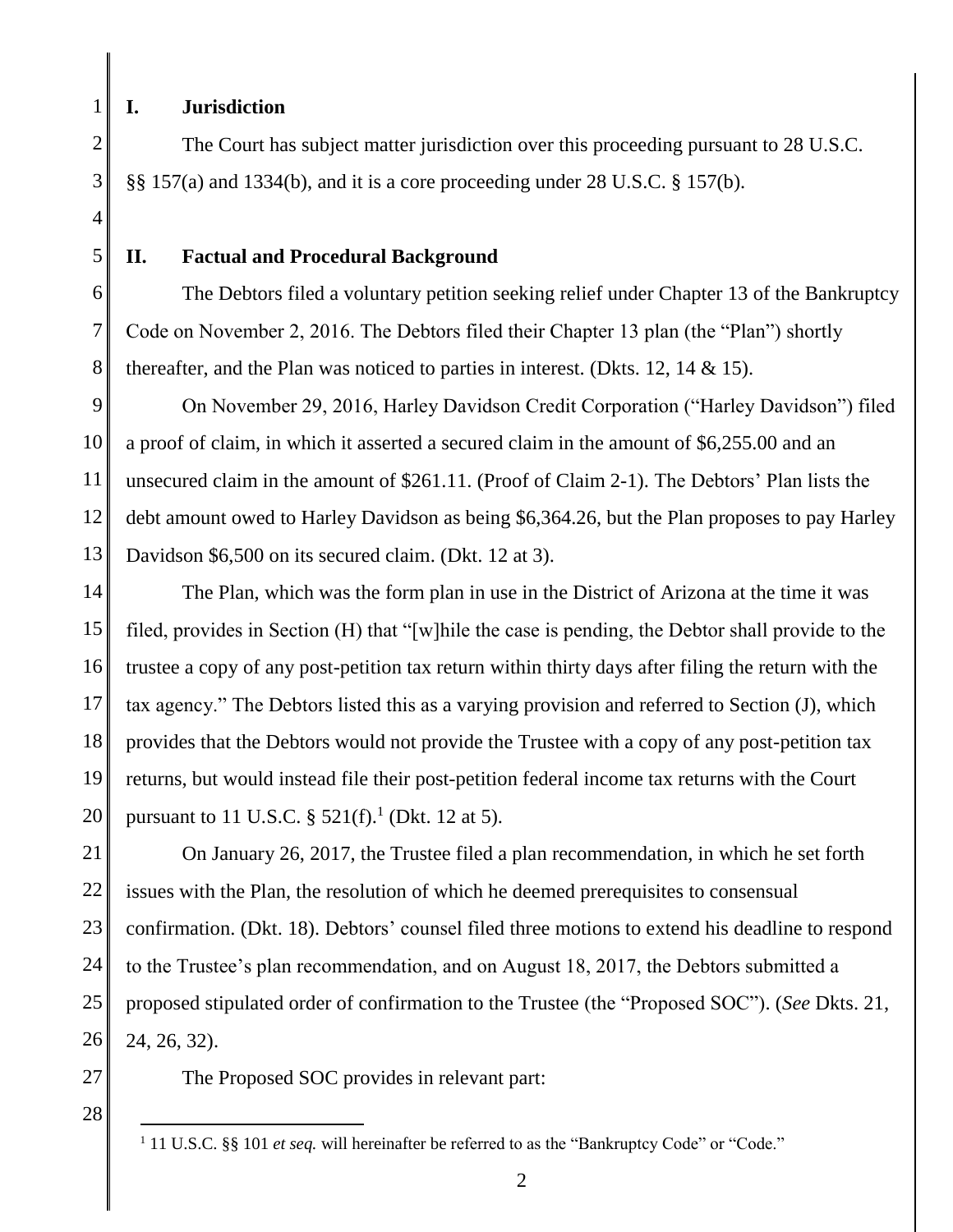| 1  | (A) INCOME SUBMITTED TO THE PLAN.                                                                                                  |
|----|------------------------------------------------------------------------------------------------------------------------------------|
| 2  |                                                                                                                                    |
| 3  | Future Earnings or Income<br>(1)                                                                                                   |
| 4  | The Debtors shall file copies of their federal income tax<br>returns for post-petition years $2017 - 2020$ within 30 days of       |
| 5  | filing them with the Court pursuant to 11 U.S.C. $\S$ 521(f). The<br>purpose is to assist the Trustee in determining any change in |
| 6  | Debtors' annual disposable income. Postpetition state income<br>tax returns will be handled pursuant to the final appellate        |
| 7  | decision rendered in case number 2-14-bk-7968-BKM.                                                                                 |
| 8  |                                                                                                                                    |
| 9  | <b>CLASSIFICATION AND TREATMENT OF CLAIMS.</b><br>(C)                                                                              |
| 10 |                                                                                                                                    |
| 11 | (3)<br><b>Claims Secured by Personal Property:</b>                                                                                 |
| 12 | .<br>Harley-Davidson Credit Corp., secured by a lien<br>(c)                                                                        |
| 13 | in a 2008 <i>Harley-Davidson</i> FXDC Dyna Super<br>Glide, shall be paid a secured claim of \$6,255.00                             |
| 14 | with $7\%$ interestThe balance of the debt shall<br>be classified as unsecured.                                                    |
| 15 |                                                                                                                                    |
| 16 | (Dkt. 39 at Ex. A).                                                                                                                |
| 17 | The Trustee rejected the Proposed SOC on several grounds, including that the tax return                                            |
| 18 | paragraph did not provide for returns to be provided to the Trustee and that the amount to be                                      |
| 19 | paid to Harley Davidson differed from the treatment set forth in the Plan. Debtors' counsel then                                   |
| 20 | filed the Motion requesting this Court to determine the issues relating to the tax returns and the                                 |
| 21 | treatment of Harley Davidson.                                                                                                      |
| 22 | After Debtors' counsel filed the Motion, the District of Arizona adopted new local rules                                           |
| 23 | relating to Chapter 13 cases, which became effective December 1, 2017 ("Revised Local"                                             |
| 24 | Chapter 13 Rules"). See Local Rules of Bankruptcy Procedure for the District of Arizona –                                          |
| 25 | 2084 Series. Such rules apply to all cases filed after November 30, 2017, and all pending cases,                                   |
| 26 | unless the Court finds such application is not just and practicable. General Order No. 17-1.                                       |
| 27 | Rule 2084-4 of the Revised Chapter 13 Local Rules mandates the use of Local Form 2084-4                                            |
| 28 | (the "Local Plan Form"), which includes the following provision related to post-petition tax                                       |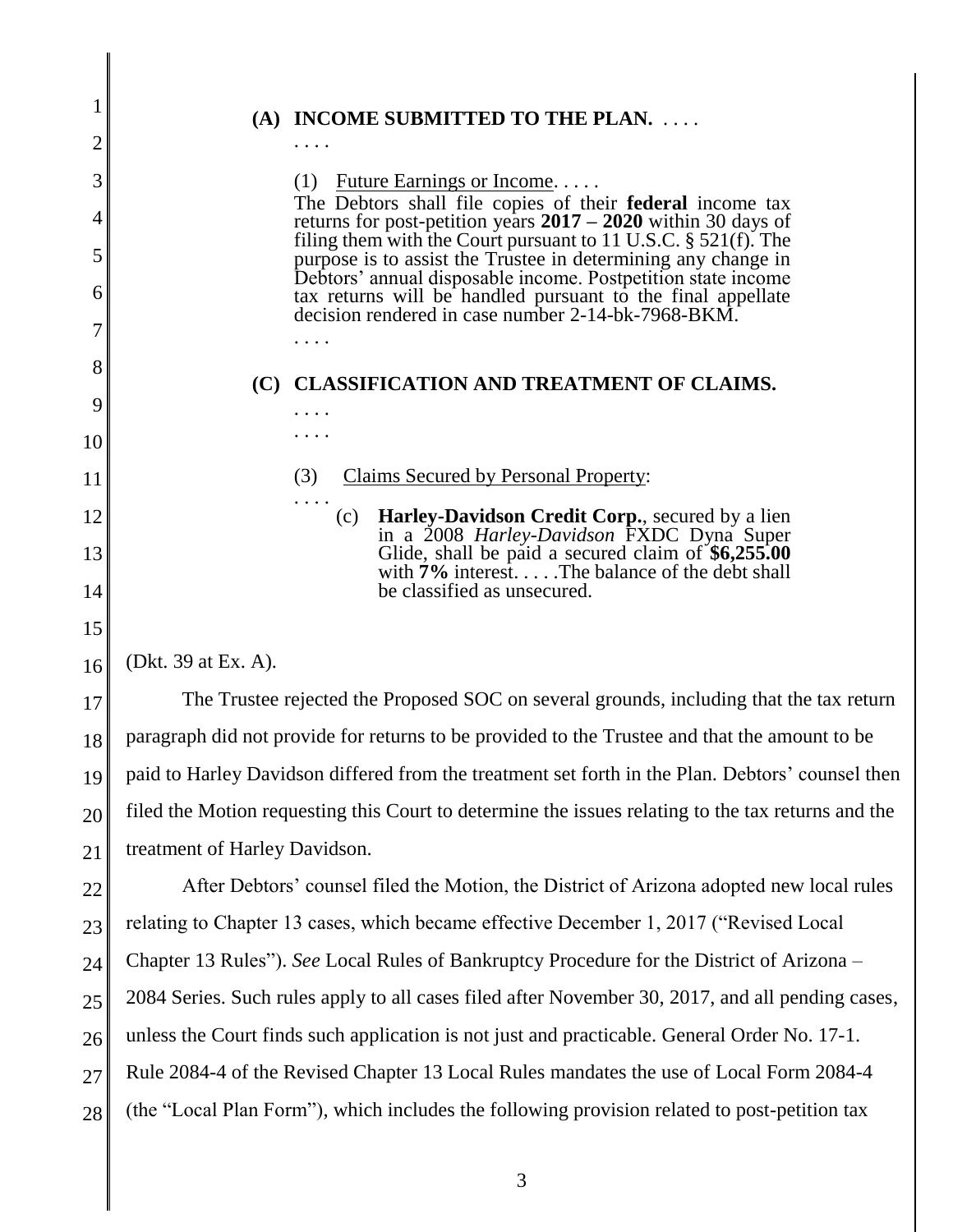returns:

1

2

3

4

While the case is pending, the Debtor shall provide to the Trustee a copy of any post-petition tax return within 14 days after filing the return with the tax agency.

5 6 7 8 9 10 11 At the hearing on March 13, 2018, the parties also raised an issue relating to the secured claim of Lakeview Loan Servicing and its objection to the Plan. Given that this issue was not set for hearing, and that the parties indicated that the issue was likely to be resolved, the matter is not before the Court at this time, but would need to be resolved prior to confirmation of a plan. At the hearing the Debtor and the Trustee also resolved issues pertaining to the language in paragraph D of the Proposed SOC; therefore, this issue is not before the Court, but the agreed upon language would need to be included in a final order confirming a plan.

12

#### 13 **III. Issues**

14 15 1. Whether the order of confirmation may propose treatment consistent with Harley Davidson's filed proof of claim, but different than the treatment set forth in the Debtors' Plan.

16 17 2. Whether the Local Rules and Local Plan Form may require the Debtors to provide copies of their post-petition tax returns directly to the Trustee.

18

#### 19 **IV. Legal Analysis and Conclusions of Law**

20

## 1. The Harley Davidson Claim

21 22 23 24 The Debtors argue that they are entitled to pay Harley Davidson's secured claim in the amount asserted by Harley Davidson in its proof of claim. The Trustee contends that the Debtors must provide Harley Davidson with notice if they wish to modify the amount to be paid to Harley Davidson through their Plan.

25 26 27 Code § 1323(a) allows Chapter 13 debtors to modify their plans at any time before confirmation. The plan as amended then becomes the plan. 11 U.S.C. § 1323(b). Federal Rule of Bankruptcy Procedure  $2002(a)(5)^2$  requires that all creditors be given at least 21 days' notice

28

 $2$  The Federal Rules of Bankruptcy Procedure will hereinafter be referred to as "FRBP" or "Federal Rules."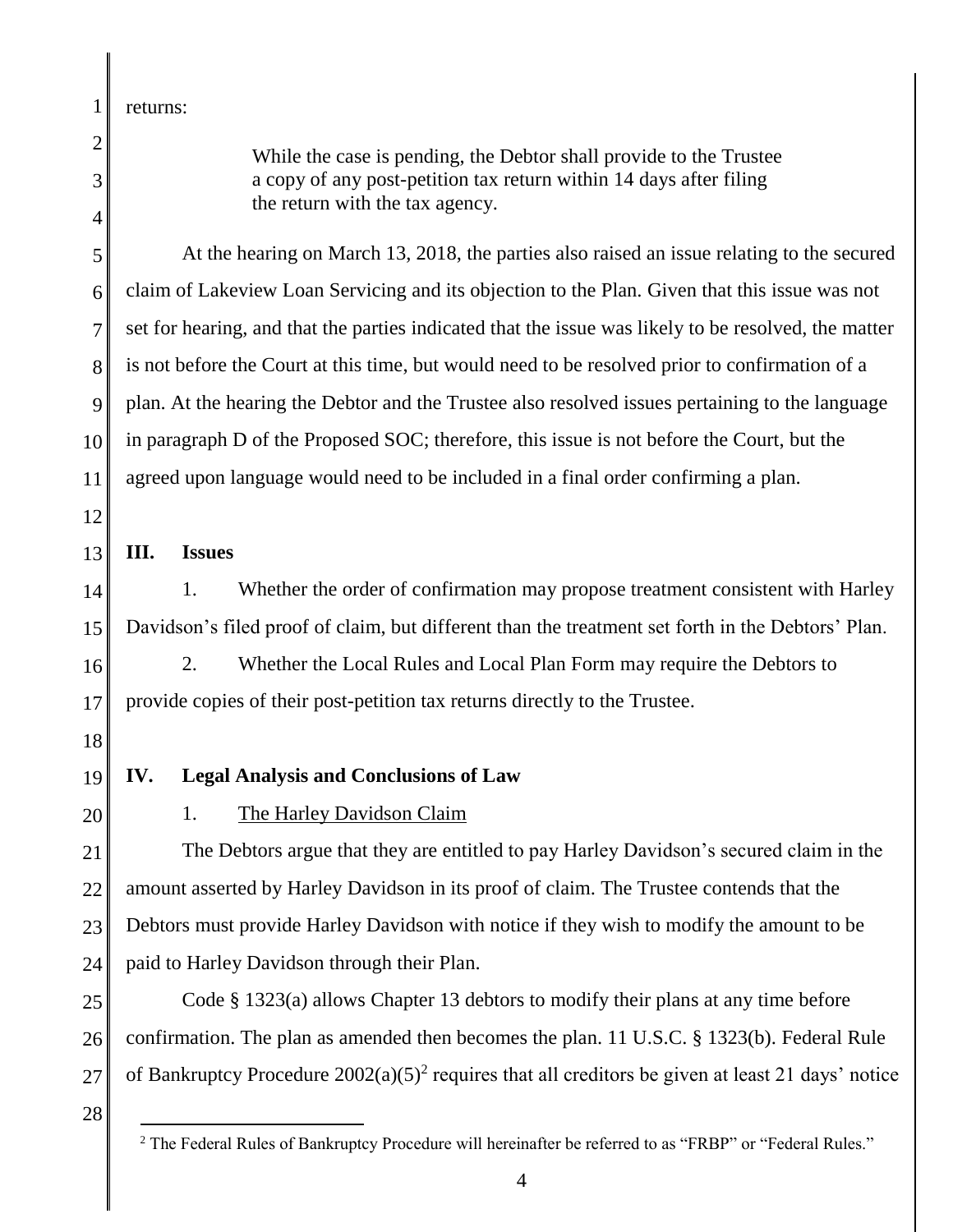1 2 3 of the deadline to accept or reject a proposed modification.<sup>3</sup> *See also In re Franklin*, 459 B.R. 463, 465 (Bankr. D. Nev. 2011) ("The authorities are in general agreement that any modification resets the time for objection, and thus the modified plan must be renoticed.").

4 5 6 7 8 9 10 The Debtors' Plan, as noticed out, and not objected to by Harley Davidson, proposed to pay Harley Davidson \$6,500 on account of its secured claim. The proposed confirmation order reduces the amount that Harley Davidson would receive on its secured claim to \$6,255. Harley Davidson has not been given notice of this modification. Though this modification appears to be a correction given that Harley Davidson filed a secured proof of claim in the amount of \$6,255, Harley Davidson is nonetheless entitled to notice of the amendment and an opportunity to object, as the proposed alteration will affect Harley Davidson's rights.

11 12 13 Based on the foregoing, it is this Court's determination that an amended plan is required, which gives notice and opportunity to object, or alternatively, Harley Davidson may consent by stipulation to a confirmation order.

- 14
- 15

# 2. The Local Plan Form's Requirement that Debtors Submit Post-Petition Tax Returns to the Trustee

16 17 18 19 20 The Debtors argue that the Local Plan Form violates the Bankruptcy Code and the Federal Rules on the basis that the Trustee is required to follow Code §§ 521(f) and (g) in order to obtain access to post-petition tax returns. The Trustee argues that the Local Rules and Local Plan Form permissibly require the Debtors to provide copies of their post-petition tax returns directly to him.

21 22 Federal Rule 9029 empowers bankruptcy courts to make and amend local rules. Rule 9029 provides, in part, as follows:

23

24

25

26

27

28

(a) Local bankruptcy rules  $(1)$ ...

A district court may authorize the bankruptcy judges of the district, subject to any limitation or condition it may prescribe and the requirements of 83 F.R.Civ.P., to make and amend rules of practice and procedure which are consistent with--but not

 <sup>3</sup> The Federal Rules of Bankruptcy Procedure will hereinafter be referred to as "FRBP" or "Federal Rules."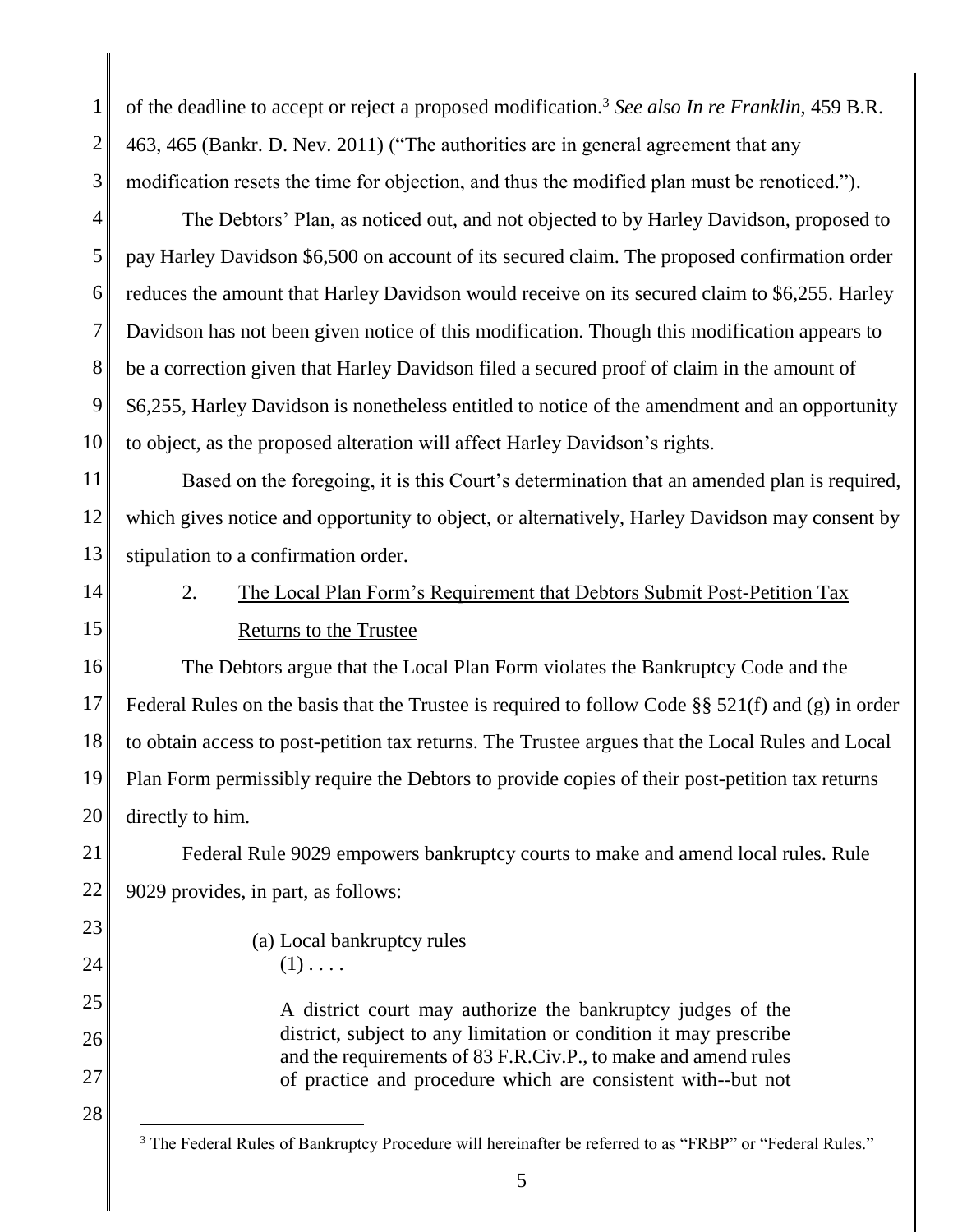duplicative of--Acts of Congress and these rules and which do not prohibit or limit the use of the Official Forms. Local rules shall conform to any uniform numbering system prescribed by the Judicial Conference of the United States. (2) A local rule imposing a requirement of form shall not be enforced in

a manner that causes a party to lose rights because of a nonwillful failure to comply with the requirement.

FRBP 9029.

9 The language in Federal Rule of Civil Procedure 83 is similar to the language in FRBP 9029, but imposes the additional requirement that local rules may only be made or amended "[a]fter giving public notice and an opportunity for comment."

10 11 12 13 In December 2017, the U.S. Supreme Court, in accordance with 28 U.S.C. § 2075, amended FRBP 3015. Pursuant to FRBP 3015, as amended, Official Form 113 (the "National Plan Form") must be used in all Chapter 13 cases, except to the extent a Local Form that complies with FRBP 3015.1 has been implemented at the district level.

14 15 16 17 18 19 20 21 The District of Arizona chose to adopt the Local Plan Form, which is compliant with FRBP 3015.1. Pursuant to Local Rule 2084-4 and General Order No. 17-1, the Local Plan Form "must be used for all original, amended, or modified plans" in all pending Chapter 13 cases, unless the Court finds that such application is not just and practicable. "Varying provisions must be specific and not inconsistent with the Code, FRBP or Local Rules." LR 2084-4(a). The Local Plan Form requires Chapter 13 debtors to submit post-petition tax returns directly to the trustee.<sup>4</sup> The Revised Local Chapter 13 Rules were published with notice and an opportunity for public comment before adoption.

22 23 24 25 26 In order to be valid, a local bankruptcy rule must: (1) be consistent with Acts of Congress and the Federal Rules; (2) be more than merely duplicative of Acts of Congress and the Federal Rules; and (3) not prohibit or limit the use of Official Bankruptcy Forms. *In re Healthcentral.com*, 504 F.3d 775, 784 (9th Cir. 2007) (adopting the test articulated in *In re Steinarcher*, 283 B.R. 768 (B.A.P. 9th Cir. 2002)). The Revised Local Chapter 13 Rules meet

27

 $\overline{a}$ 

<sup>28</sup> <sup>4</sup> It should be noted that the National Plan Form in section 2.3 provides in part, as an option, that "Debtor(s) will supply the trustee with a copy of each income tax return filed during the plan term within 14 days of filing the return . . . ." Official Form 113.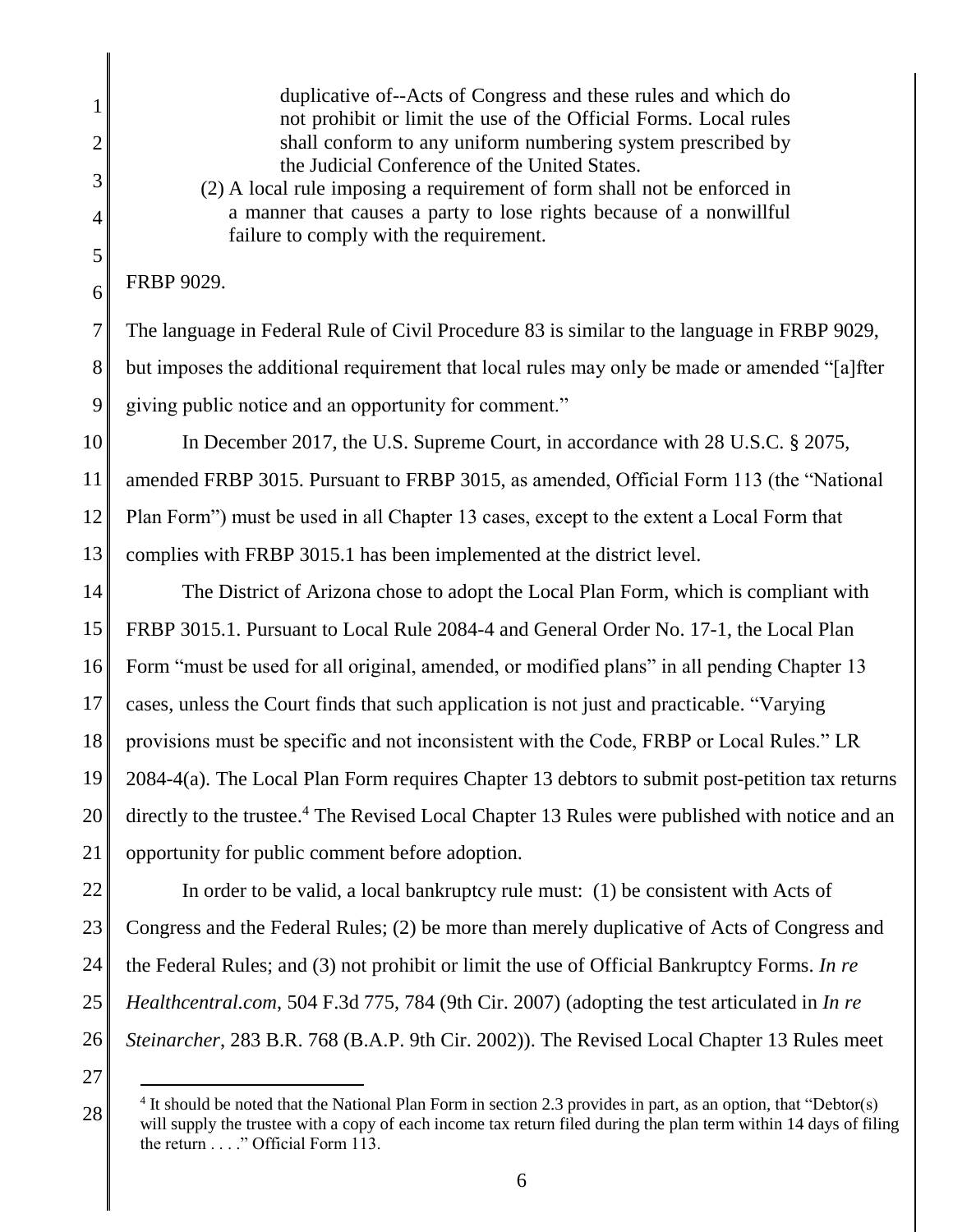1

these requirements.

2 3 4 5 6 7 8 9 10 The provision in the Local Plan Form that requires Chapter 13 debtors to submit postpetition tax returns directly to the trustee is consistent with the Code and Federal Rules, as well as the National Plan Form. Code  $\S 1302(b)(1)$ , which incorporates  $\S 704(a)(4)$  of the Code, requires trustees to "investigate the financial affairs of the debtor[.]" The Code also imposes a number of duties on debtors, including the duty to "cooperate with the trustee as necessary to enable the trustee to perform [his] duties . . . ." 11 U.S.C. § 521. Neither the Code nor Federal Rules address accessibility to or disclosure of debtors' post-petition state tax returns, but the Code imposes a duty on debtors to supply their post-petition federal tax returns under certain circumstances. *See* 11 U.S.C. § 521(f)(1).

11 12

13

14

15

Code  $\S$  521(f)(1) provides:

At the request of the court, the United States trustee, or any party in interest in a case under chapter 7, 11, or 13, a debtor who is an individual shall file with the court -- at the same time filed with the taxing authority, a copy of each Federal income tax return required under applicable law (or at the election of the debtor, a transcript of such tax return) with respect to each tax year of the debtor ending while the case is pending under such chapter[.]

16 17

18 19 20 21 22 23 24 25 26 27 28 "[T]he purpose of  $[Code] \S 521(f) \ldots$  appears to be to allow interested parties like [the] Trustee to monitor a debtor's financial condition during the pendency of the chapter 13 case and to seek plan modification under [Code] § 1329 if there are material increases in net income that can be captured for contribution." *In re Romeo*, No. BAP AZ-17-1215-BLKU, 2018 WL 1463850, at \*4 (B.A.P. 9th Cir. Mar. 23, 2018). A trustee's use of debtors' tax return information for purposes of evaluating whether a plan modification is warranted is consistent with the Code. *Id.* (citing *Fridley v. Forsythe (In re Fridley)*, 380 B.R. 538, 544 (B.A.P. 9th Cir. 2007); *Danielson v. Flores (In re Flores)*, 735 F.3d 855, 860 n.7 (9th Cir. 2013); *In re Escarsega*, 573 B.R. 219, 224 (B.A.P. 9th Cir. 2017); *In re* King, 2010 WL 4363173, at \*3 (Bankr. D. Colo. Oct. 27, 2010); *In re Self*, 2009 WL 2969489, at \*5 (Bankr. D. Kan. Sept. 11, 2009); *In re Slusher*, 359 B.R. 290, 304 (Bankr. D. Nev. 2007)).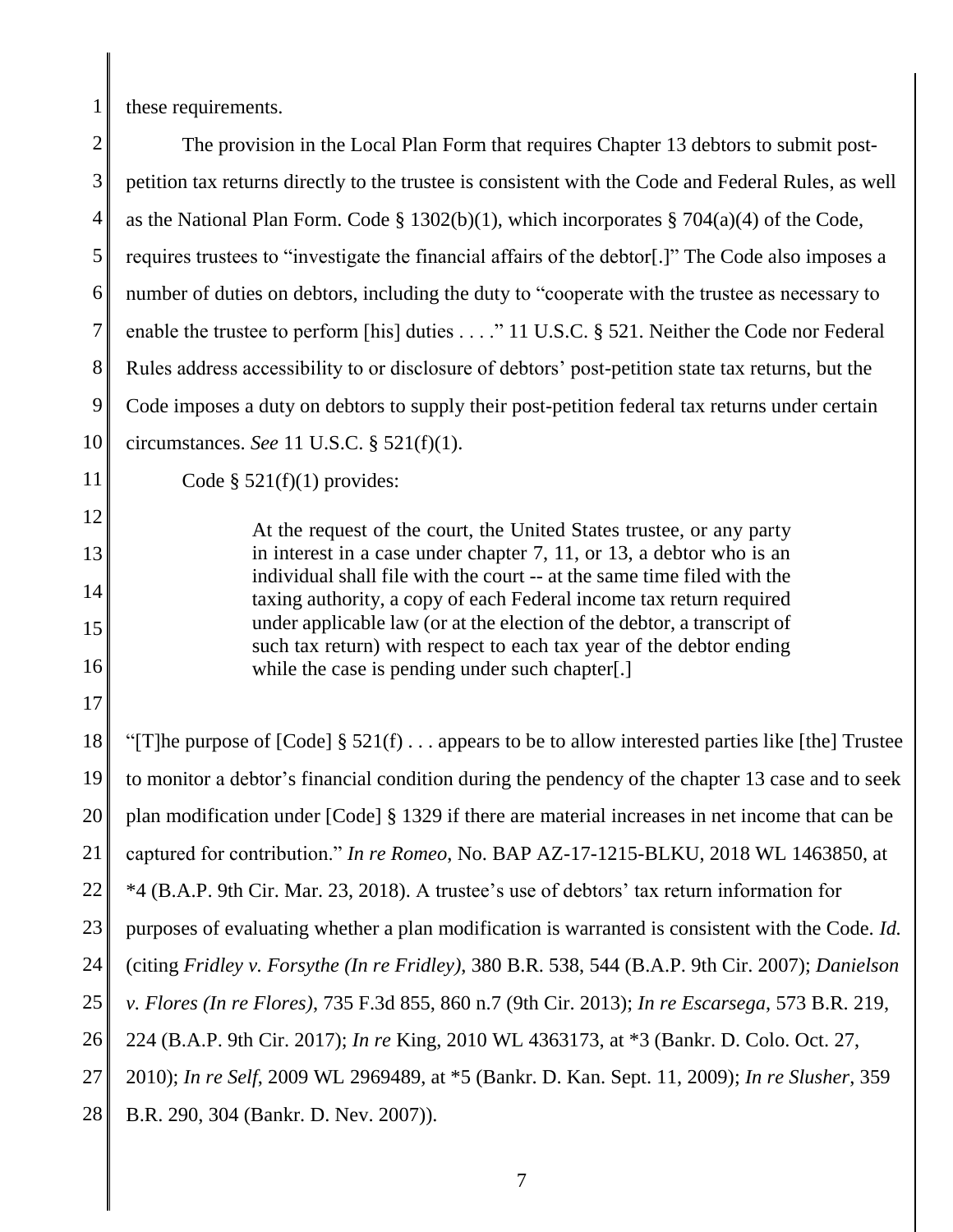1 2 3 4 5 6 7 8 9 10 11 Although Code § 521(f) addresses a means by which a trustee can gain access to postpetition federal tax returns, Code § 521(f) does not provide the exclusive mechanism by which a trustee may obtain access to such tax returns. A trustee may, for example, apply for a Rule 2004 examination, file a motion under  $\S$  521(a)(3), or seek to obtain post-petition tax returns pursuant to Rule 7034 in the context of an adversary. *Cf. In re Parker*, 488 B.R. 794, 798-99 (Bankr. N.D. Ga. 2013) (recognizing that tax returns can be discoverable documents for purposes of FRBP 7034); *In re Collins*, 393 B.R. 835, 837 (Bankr. E.D. Wis. 2008) (recognizing a creditor's ability to use FRBP 2004 to require a debtor to produce tax returns). Further, although the Ninth Circuit B.A.P. in the *Romeo* case found that Code § 521(g) was not a basis for turnover of post-petition state tax returns, it clearly recognized that the trustee might obtain such returns by other means. *In re Romeo*, 2018 WL 1463850, at \*6.

12 13 14 15 16 17 Chapter 13 was intended to provide individual debtors with a streamlined process for reorganizing their debts. *In re Vega-Lara*, No. 17-52553-CAG, 2018 WL 2422427, at \*5 (Bankr. W.D. Tex. May 4, 2018) (quoting *In re Solitro*, 382 B.R. 150, 152 (Bankr. D. Mass. 2008)). Uniform plans, like the Local Plan Form, allow Chapter 13 trustees, creditors' attorneys, and debtors' attorneys to more quickly, efficiently, and inexpensively review and prepare plans. *See id.* (quoting *In re Solitro*, 382 B.R. 150, 152 (Bankr. D. Mass. 2008)).

18 19 20 21 22 23 24 25 26 27 28 The Trustee has a statutory duty to investigate the financial affairs of the Debtors. In order to fulfill this duty, he needs to have the ability to readily access debtors' post-petition tax returns, in order to monitor changes in disposable income. These tax returns can provide a basis for proposing plan modifications, or requiring the filing of amended schedules. It would be cost prohibitive to require trustees to file a motion every year that a case is pending, in order to obtain post-petition tax returns in every case, given the number of cases each trustee handles. The Local Plan Form effectively balances the debtor's duty to file post-petition federal tax returns with the trustee's duty to ensure that the debtor is complying with the Code. The Local Plan Form provision at issue here permissibly streamlines the procedure by which a trustee obtains the debtors' post-petition tax returns, and promotes cost efficiencies and efficient administration.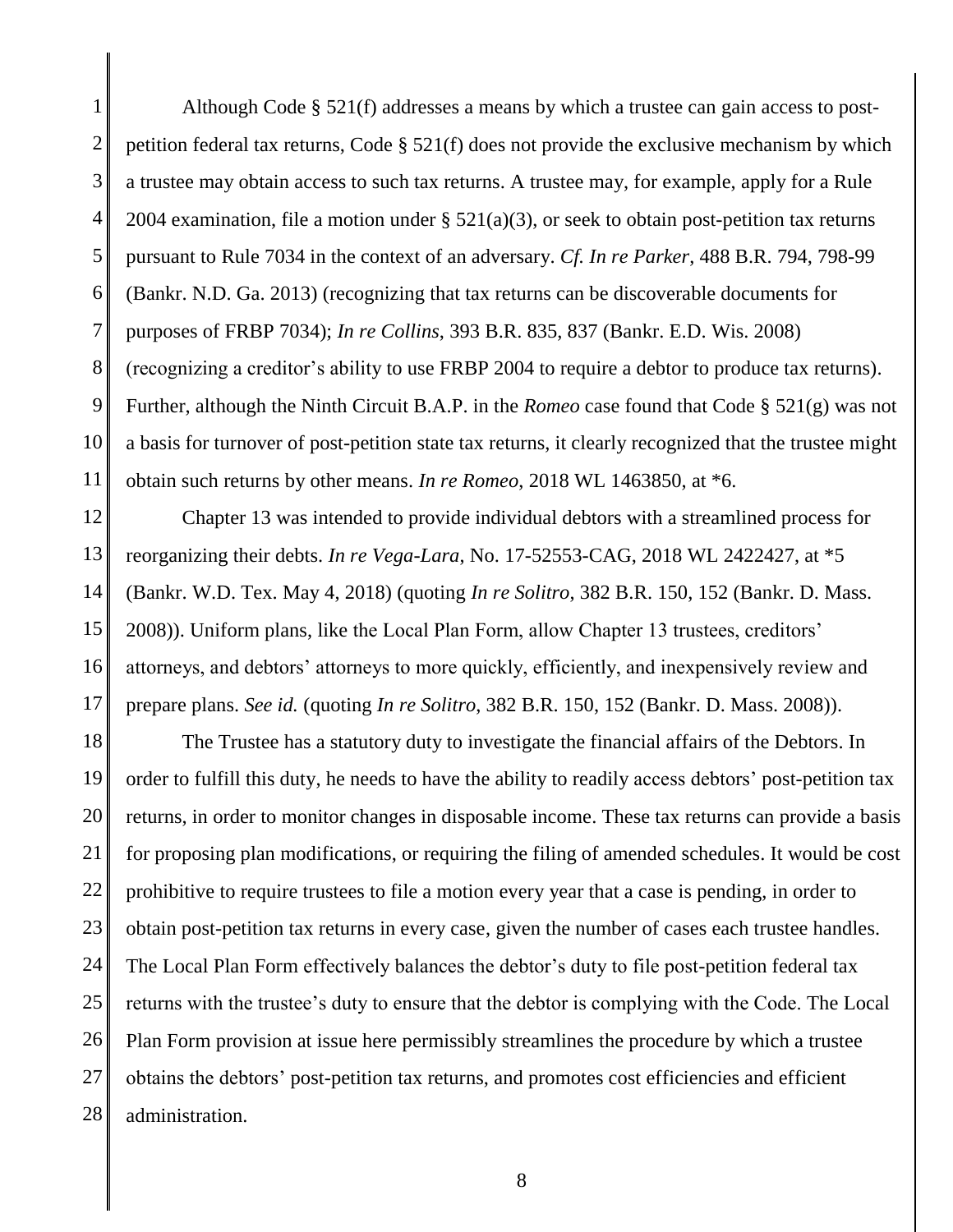1 2 3 4 5 6 7 8 9 10 11 12 13 14 15 16 To the extent the Debtors contend that enforcing the Local Plan Form provision at issue here deprives them of rights or violates their privacy, the Court finds that the Debtors have failed to prove any deprivation or violation. The Debtors do not allege that the Trustee is seeking their post-petition tax returns for an improper purpose. In fact, it appears that the Debtors intent in objecting to this local plan provision is to purposely increase the cost to the Trustee of obtaining an important source of financial information, the tax returns, and to avoid the disclosure of any changes in their projected disposable income, in order to prevent the Trustee from seeking modification pursuant to Code § 1329. Under the circumstances, any encroachment on the Debtors' rights is outweighed by the Trustee's competing duty to investigate and analyze the financial affairs of the Debtors and to seek to modify their plan, if appropriate. There is no real distinction between the Local Plan Form provision that requires debtors to provide the trustee with copies of their federal tax returns and the Code's requirement that debtors file these returns with the Court while the case is pending. The Debtors' objection raises a distinction without a difference. Further, the turnover of postpetition state tax returns causes no greater infringement upon debtors, given the requirement for turnover of the federal tax returns.

17 18 19 Upon consideration of the foregoing and the entire record, it is the determination of the Court that the Debtors are required to provide the Trustee with copies of their post-petition tax returns pursuant to the Local Rules and Local Plan Form.

20

27

28

#### 21 **V. Conclusion**

22 23 24 25 26 The Court finds that the Debtors must provide Harley Davidson with notice of their proposed change to the treatment of Harley Davidson's claim, or they must obtain Harley Davidson's consent to the stipulated order confirming the Plan. Additionally, the Court finds that use of the Local Plan Form is mandatory in this case and permissibly requires the Debtors to submit copies of their post-petition tax returns directly to the Trustee.

Wherefore, based upon the foregoing and for good cause shown;

**IT IS ORDERED** that the Trustee's objections to confirmation of the Debtors' Plan, as